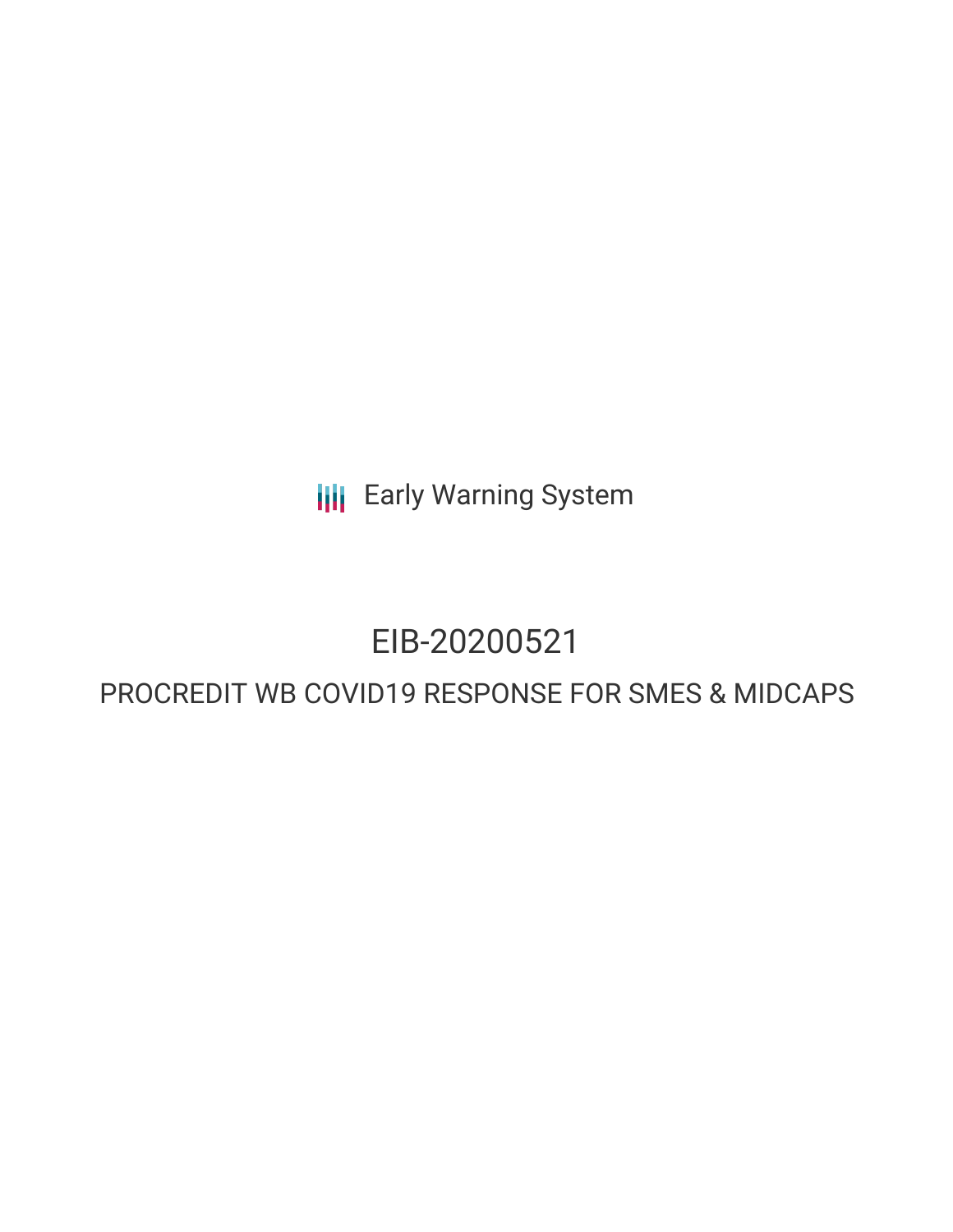#### **Quick Facts**

| <b>Countries</b>               | Albania, Bosnia and Herzegovina, Serbia |
|--------------------------------|-----------------------------------------|
| <b>Financial Institutions</b>  | European Investment Bank (EIB)          |
| <b>Status</b>                  | Approved                                |
| <b>Bank Risk Rating</b>        | U                                       |
| <b>Voting Date</b>             | 2020-12-16                              |
| <b>Borrower</b>                | PROCREDIT BANK AD BEOGRAD               |
| <b>Sectors</b>                 | Education and Health, Finance           |
| <b>Investment Type(s)</b>      | Loan                                    |
| <b>Investment Amount (USD)</b> | \$79.28 million                         |
| <b>Loan Amount (USD)</b>       | \$79.28 million                         |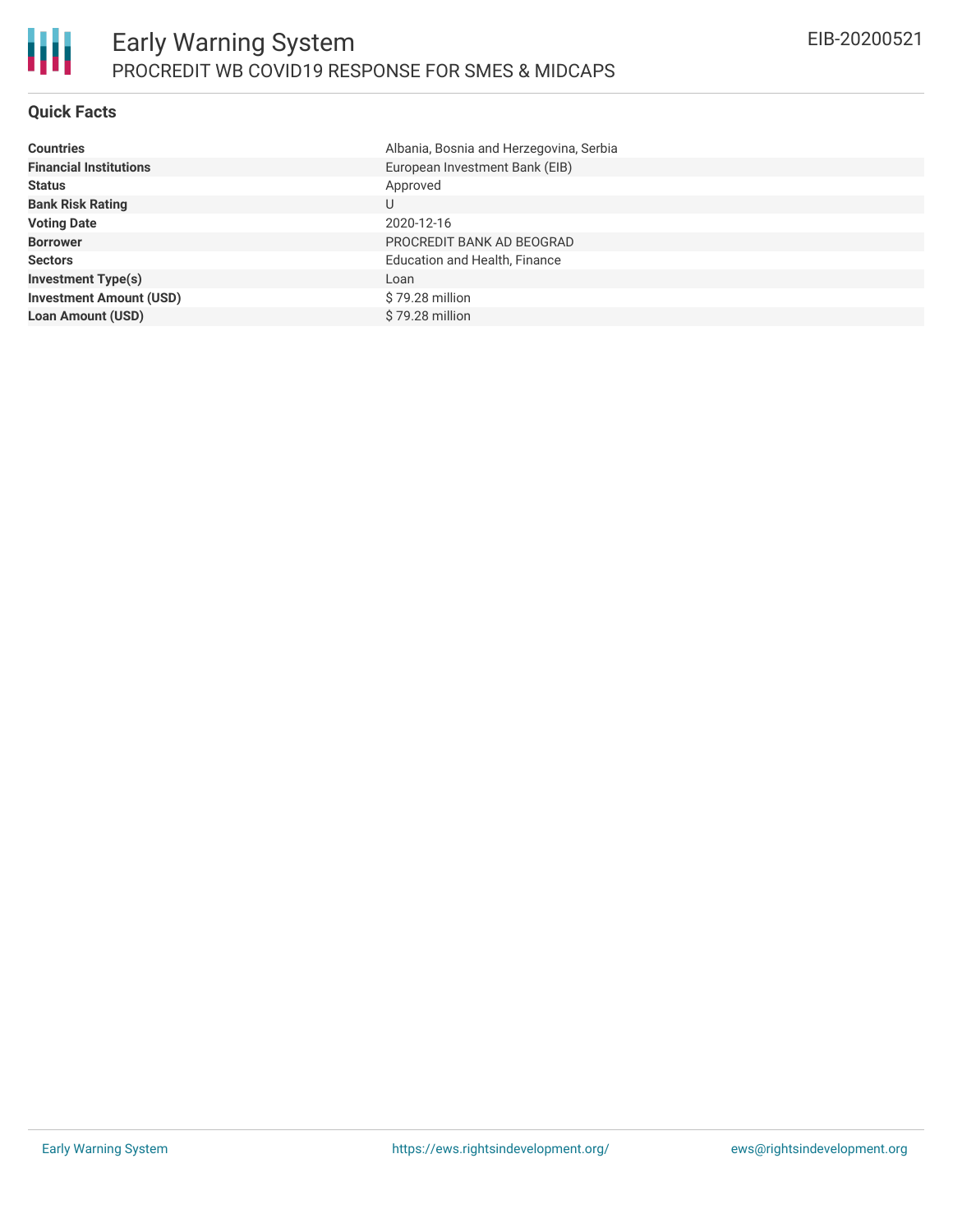



#### **Project Description**

According to EIB website, the project will support the small and medium-sized enterprises (SMEs) and mid-caps in Serbia, Albania, North Macedonia and Bosnia and Herzegovina. As part of the overall response to COVID-19, the operation will support financial intermediaries with temporary emergency measures to facilitate the provision of liquidity to SMEs and mid-caps and thereby contribute to mitigating the impact of the economic shock in the relevant countries.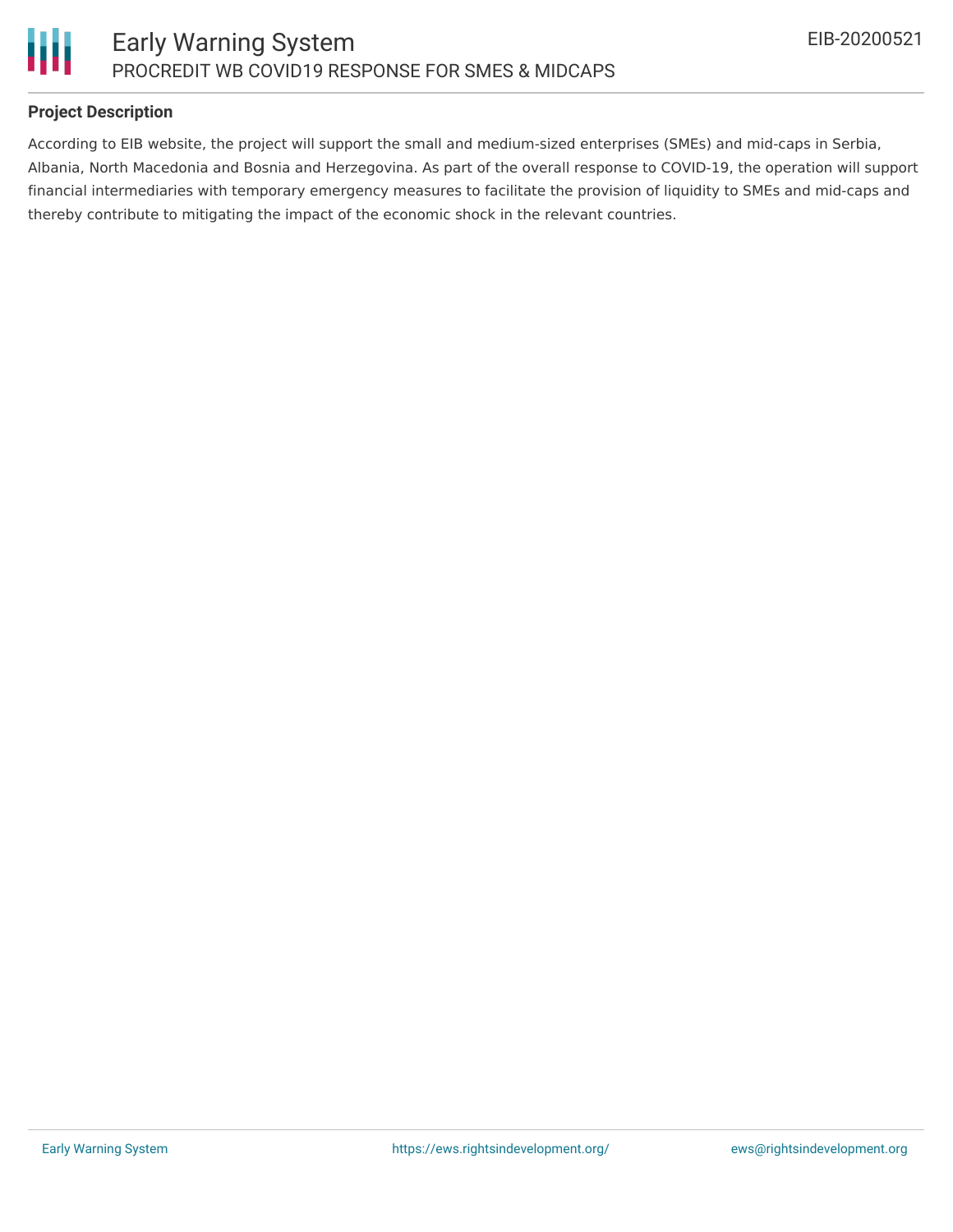#### **Investment Description**

European Investment Bank (EIB)

#### **Financial Intermediary**

Financial Intermediary: A commercial bank or financial institution that receives funds from a development bank. A financial intermediary then lends these funds to their clients (private actors) in the form of loans, bonds, guarantees and equity shares. Financial intermediaries include insurance, pension and equity funds. The direct financial relationship is between the development bank and the financial intermediary.

[PROCREDIT](file:///actor/3385/) BANK AD BEOGRAD (Financial Intermediary)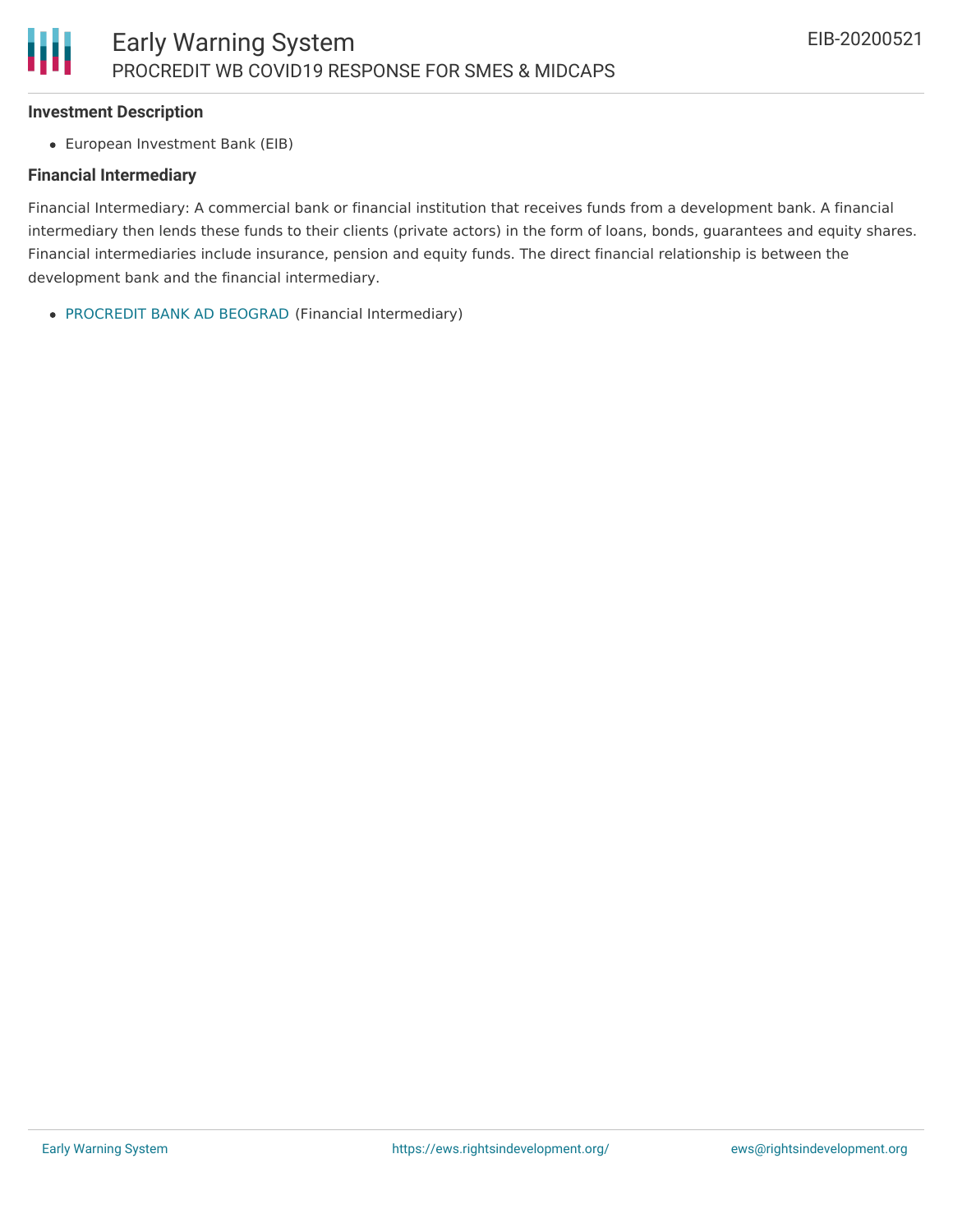#### **Contact Information**

No contact information provided at the time of disclosure.

#### **ACCESS TO INFORMATION**

You can submit an information request for project information at: https://www.eib.org/en/infocentre/registers/requestform/request-form-default.htm

#### **ACCOUNTABILITY MECHANISM OF EIB**

The EIB Complaints Mechanism is designed to facilitate and handle complaints against the EIB by individuals, organizations or corporations affected by EIB activities. When exercising the right to lodge a complaint against the EIB, any member of the public has access to a two-tier procedure, one internal - the Complaints Mechanism Office - and one external - the European Ombudsman. A complaint can be lodged via a written communication addressed to the Secretary General of the EIB, via email to the dedicated email address: complaints@eib.org, by completing the online complaint form available at the following address: http://www.eib.org/complaints/form via fax or delivered directly to the EIB Complaints Mechanism Division, any EIB local representation office or any EIB staff. For further details, check:

http://www.eib.org/attachments/strategies/complaints\_mechanism\_policy\_en.pdf

When dissatisfied with a complaint to the EIB Complaints Mechanism, citizens can then turn towards the European Ombudsman. A memorandum of Understanding has been signed between the EIB and the European Ombudsman establishes that citizens (even outside of the EU if the Ombudsman finds their complaint justified) can turn towards the Ombudsman on issues related to 'maladministration' by the EIB. Note that before going to the Ombudsman, an attempt must be made to resolve the case by contacting the EIB. In addition, the complaint must be made within two years of the date when the facts on which your complaint is based became known to you. You can write to the Ombudsman in any of the languages of the European Union. Additional details, including filing requirements and complaint forms, are available at: http://www.ombudsman.europa.eu/atyourservice/interactiveguide.faces